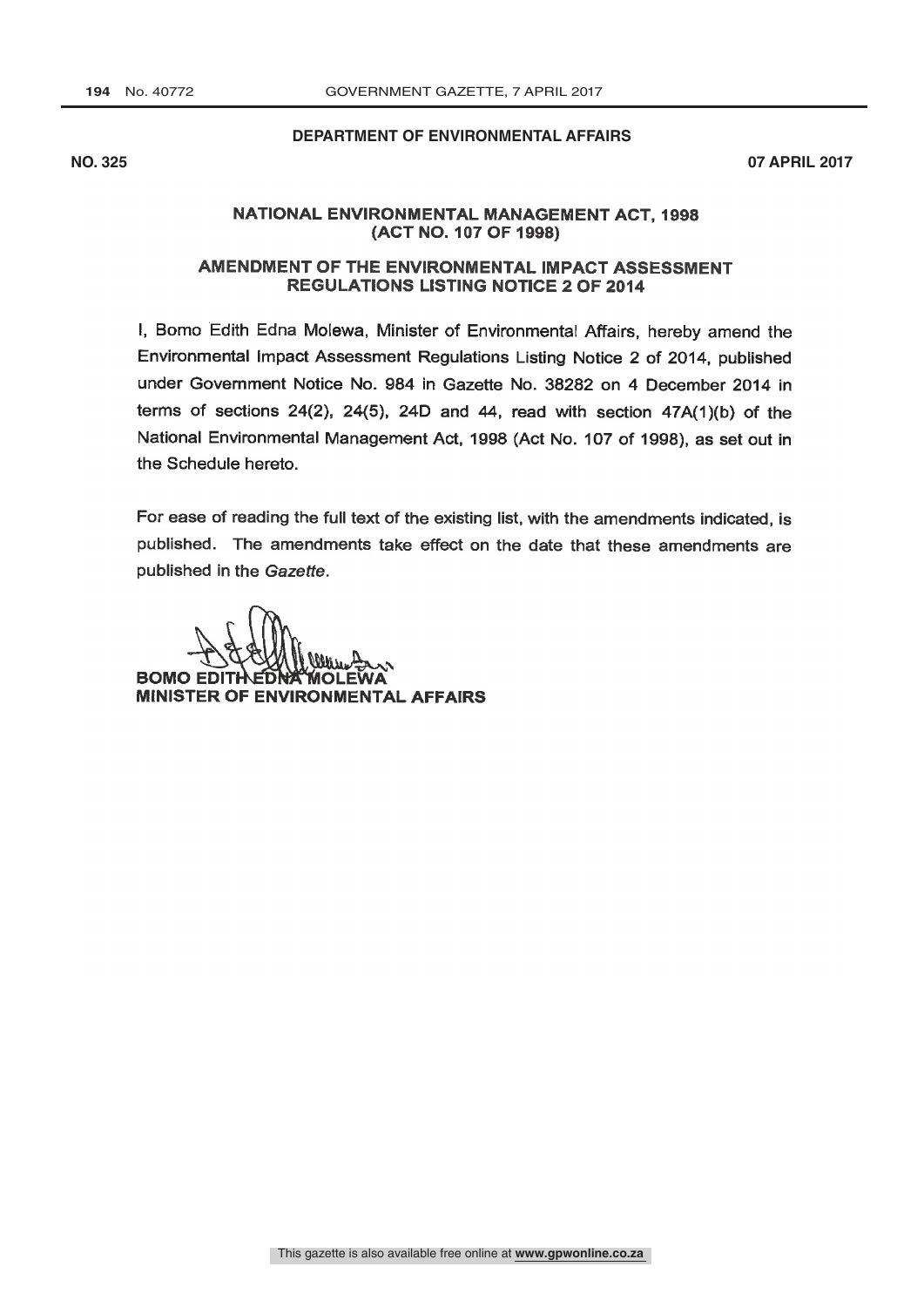### **SCHEDULE**

### **GENERAL EXPLANATORY NOTE:**

**[ ]** Words in bold type in square brackets indicate omissions from existing enactments.

**\_\_\_** Words underlined with a solid line indicate insertions in existing enactments.

## **PURPOSE**

1. The purpose of this Notice is to identify activities that would require an environmental authorisation prior to the commencement of that activity and to identify competent authorities in terms of sections 24(2) and 24D of this Act.

#### **DEFINITIONS**

2. (1) In this Notice, any word or expression to which a meaning has been assigned in the Act shall have the meaning so assigned, and unless the context otherwise indicates —

**"associated structures, infrastructure and earthworks"** means any structures, infrastructure or earthworks, including borrow pits, that is necessary for the functioning of a facility or activity;

**"channel"** means an excavated hollow bed for running water or an artificial underwater depression to make a water body navigable in a natural watercourse, river or the sea;

**"dam"** when used in these Regulations means any barrier dam and any other form of impoundment used for the storage of water, excluding reservoirs;

**"dangerous goods"** means goods containing any of the substances as contemplated in South African National Standard No. 10234, supplement 2008 1.00: designated "List of classification and labelling of chemicals in accordance with the Globally Harmonized Systems (GHS)" published by Standards South Africa, and where the presence of such goods, regardless of quantity, in a blend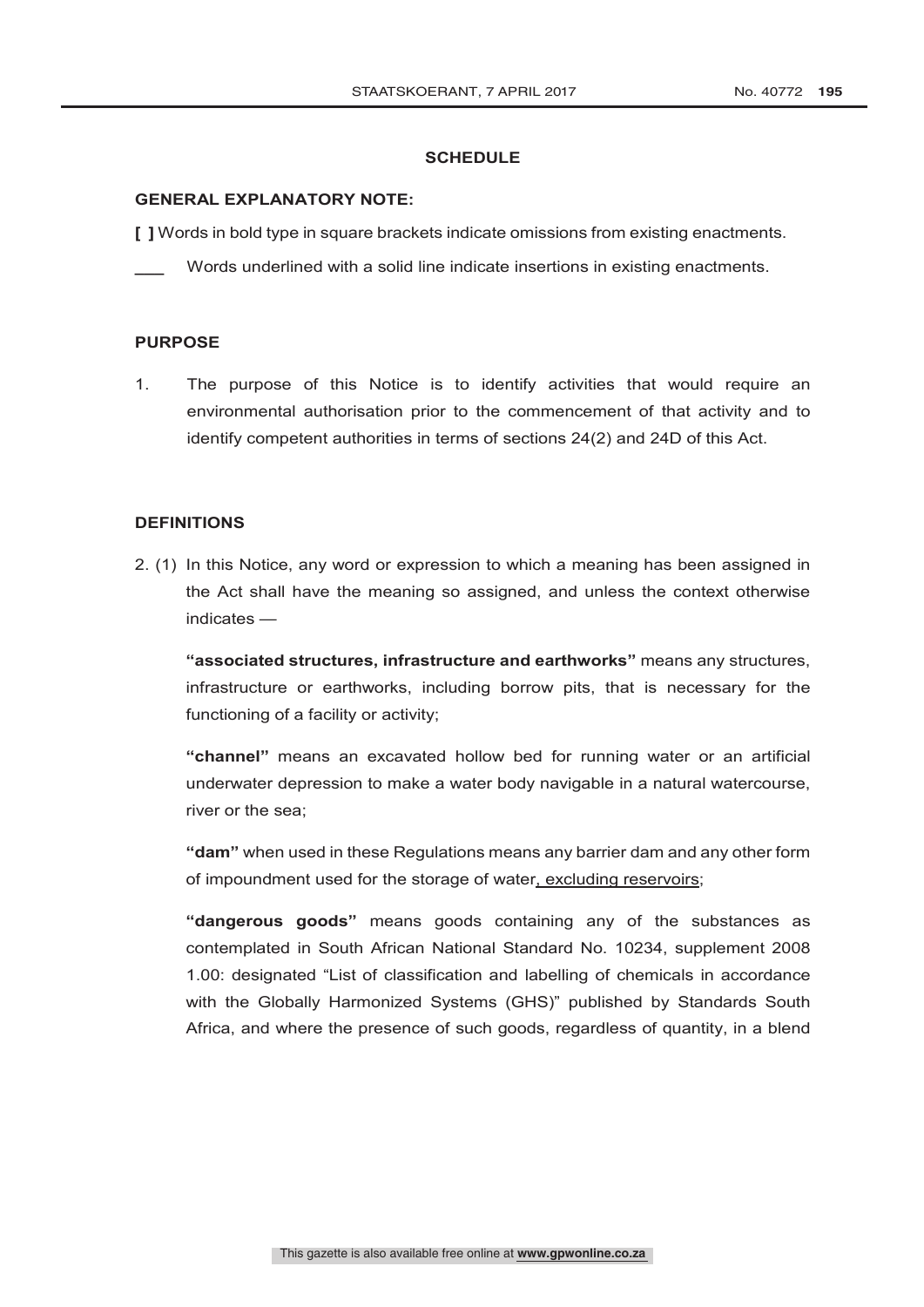or mixture, causes such blend or mixture to have one or more of the characteristics listed in the Hazard Statements in section 4.2.3, namely physical hazards, health hazards or environmental hazards;

*"***development***"* means the building, erection, construction or establishment of a facility, structure or infrastructure, including associated earthworks or borrow pits, that is necessary for the undertaking of a listed or specified activity, **[including any associated post development monitoring,]** but excludes any modification, alteration or expansion of such a facility, structure or infrastructure, including associated earthworks or borrow pits, and excluding the redevelopment of the same facility in the same location, with the same capacity and footprint;

**"development footprint"** means any evidence of physical alteration as a result of the undertaking of any activity;

**"development setback"** means a setback line defined or adopted by the competent authority;

 **"expansion"** means the modification, extension, alteration or upgrading of a facility, structure or infrastructure at which an activity takes place in such a manner that the capacity of the facility or the footprint of the activity is increased;

**"indigenous vegetation"** refers to vegetation consisting of indigenous plant species occurring naturally in an area, regardless of the level of alien infestation and where the topsoil has not been lawfully disturbed during the preceding ten years;

**"industrial complex***"* means an area used or zoned for industrial purposes, including bulk storage, manufacturing, processing or packaging purposes;

**"linear development [activities] activity"** means an activity that is arranged in or extending along one or more properties and which affects the environment or any aspect of the environment along the course of the activity, and includes railways, roads, canals, channels, funiculars, pipelines, conveyor belts, cableways, powerlines, fences, runways, aircraft landing strips, firebreaks and telecommunication lines;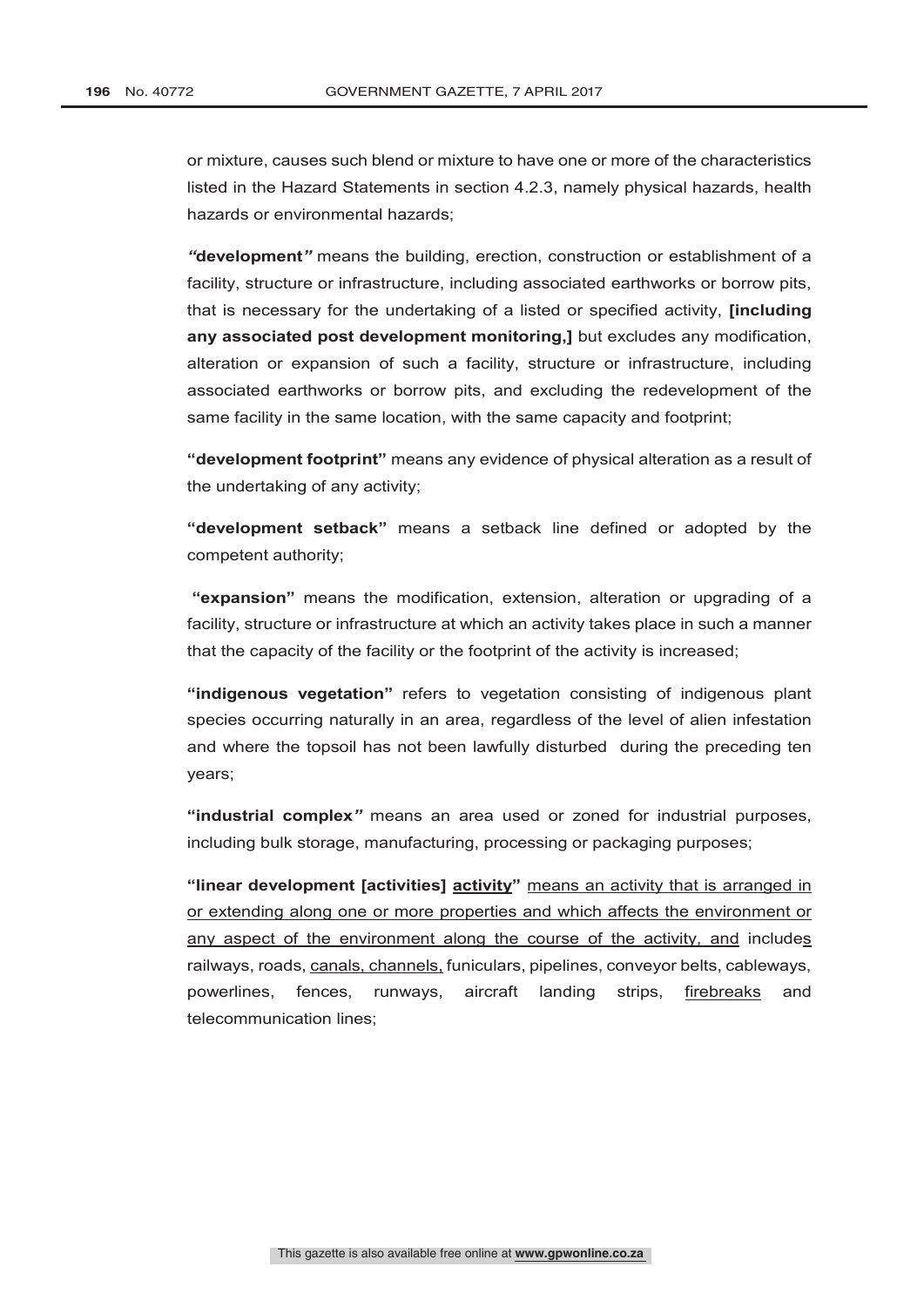**"maintenance"** means actions performed to keep a structure or system functioning or in service on the same location, capacity and footprint;

**"maintenance management plan"** means a management plan for maintenance purposes defined or adopted by the competent authority;

**"marina"** means a constructed waterway that is normally associated with residential or commercial use and that could include mooring facilities;

 **"route determination"** means the process of planning and designing a new route;

**"the Act"** means the National Environmental Management Act,1998 (Act No. 107 of 1998), as amended;

*"***throughput capacity***"* means the design capacity or maximum capable capacity of a facility, structures or infrastructure, whichever is the greater;

**"urban areas"** means areas situated within the urban edge (as defined or adopted by the competent authority), or in instances where no urban edge or boundary has been defined or adopted, it refers to areas situated within the edge of built-up areas;

**"virgin soil"** means land not cultivated for the preceding 10 years;

## **"watercourse"** means –

- (a) a river or spring;
- (b) a natural channel in which water flows regularly or intermittently;
- (c) a wetland, pan, lake or dam into which, or from which, water flows; and
- (d) any collection of water which the Minister may, by notice in the *Gazette*, declare to be a watercourse as defined in the National Water Act, 1998 (Act No. 36 of 1998); and

a reference to a watercourse includes, where relevant, its bed and banks; and

**"wetland"** means land which is transitional between terrestrial and aquatic systems where the water table is usually at or near the surface, or the land is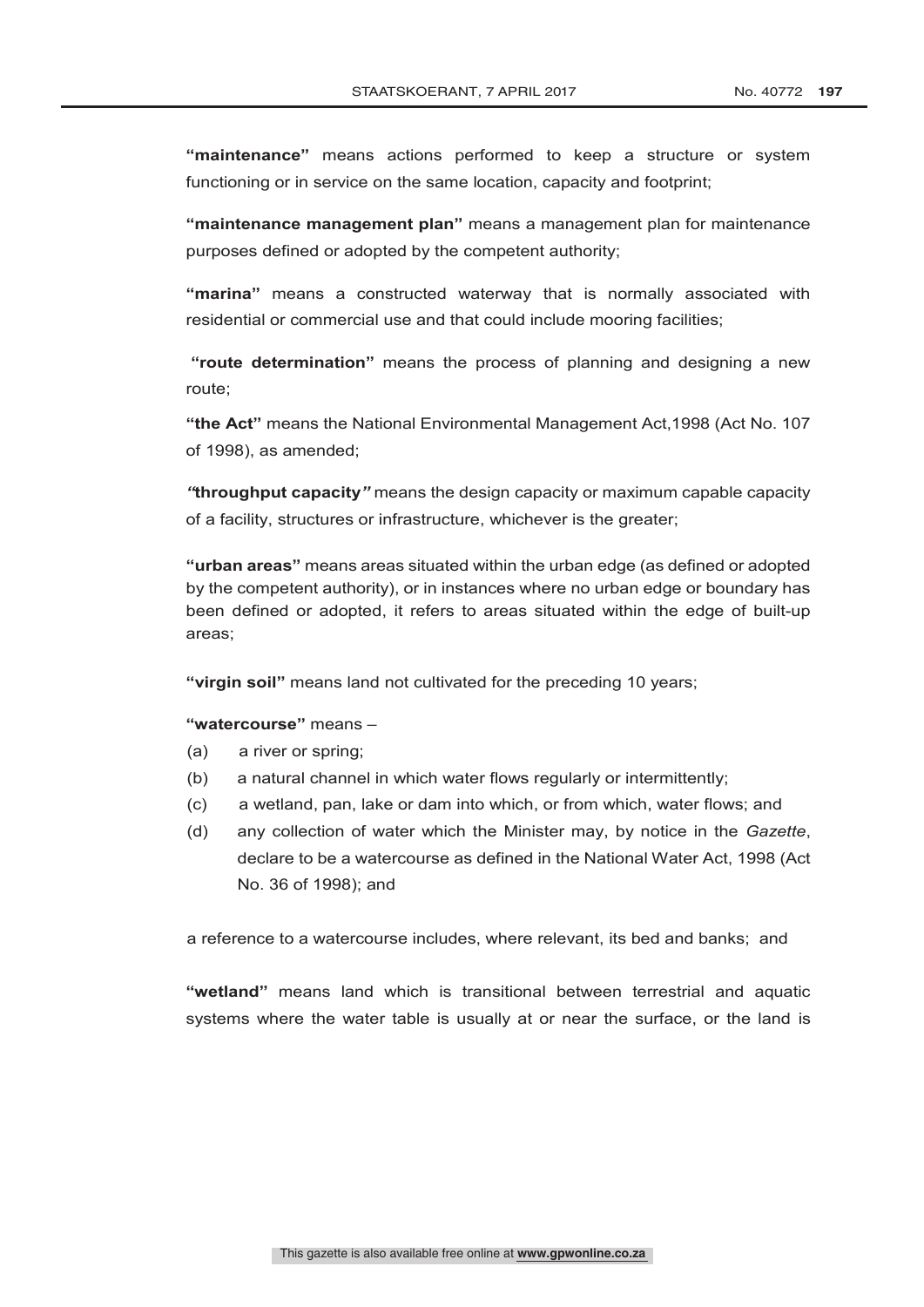periodically covered with shallow water, and which land in normal circumstances supports or would support vegetation typically adapted to life in saturated soil.

- (2) The following words relevant to coastal activities will have the meaning **[so]** assigned to it in the National Environmental Management: Integrated Coastal Management Act, 2008 (Act No. 24 of 2008):
	- (a) "estuary";
	- (b) "high-water mark";
	- (c) "littoral active zone";
	- (d) "low-water mark"; and
	- (e) "sea".
- (3) The following words will have the meaning so assigned to it in terms of section  $1$ of the Mineral and Petroleum Resources Development Act, 2002 (Act No. 28 of 2002):
	- (a) "exploration right";
	- (b) "mine";
	- (c) "mineral";
	- (d) "mining area";
	- (e) "mining right";
	- (f) "petroleum";
	- (g) "production right"; and
	- (h) "prospecting right".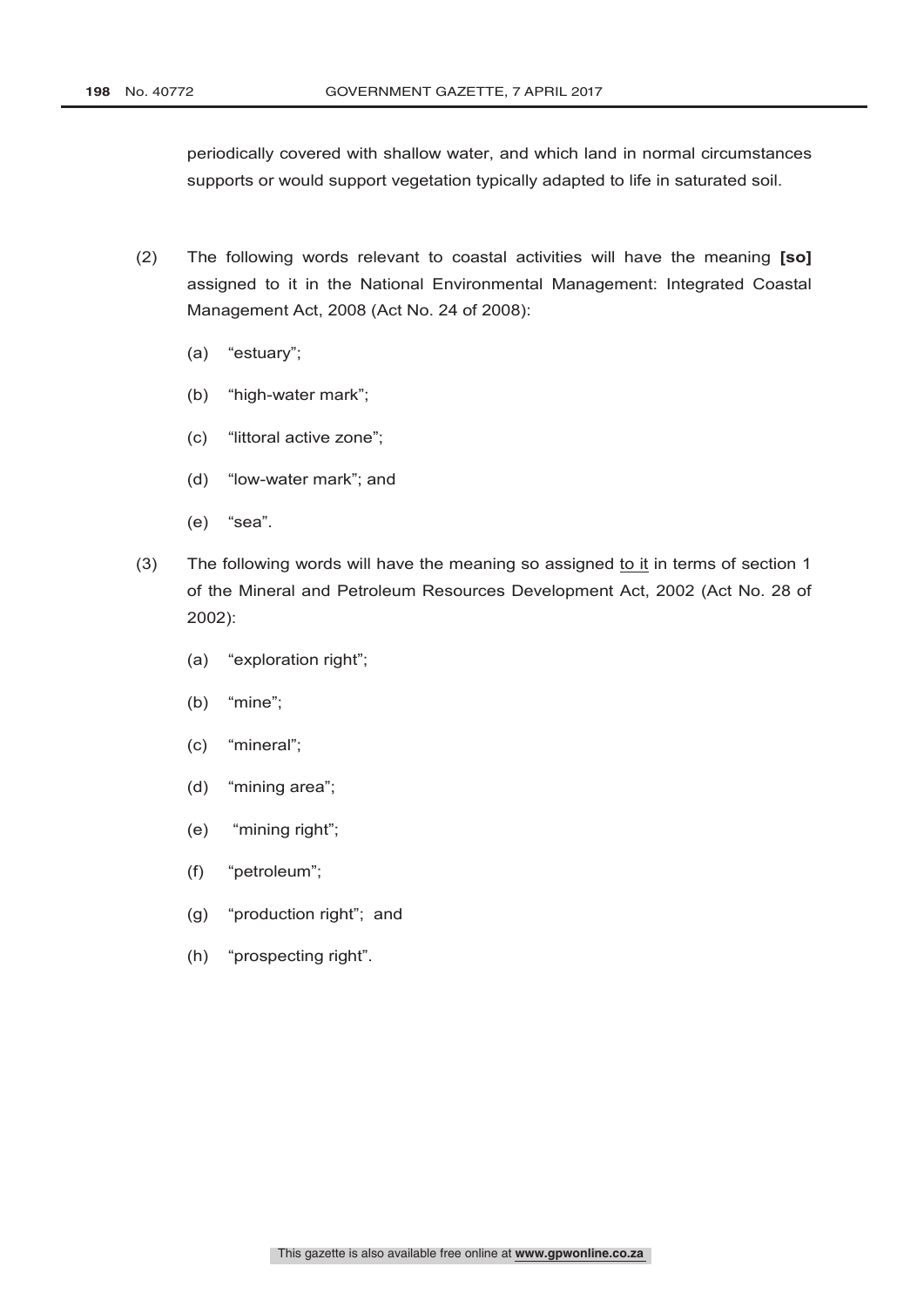## **IDENTIFIED ACTIVITIES AND COMPETENT AUTHORITIES**

- 3. (1) The activities identified in Appendix 1 may not commence without an environmental authorisation from the competent authority.
- (2) The investigation, assessment and communication of the potential impact of activities must follow the procedure as prescribed in regulations 21, 22, 23 and 24 of the Environmental Impact Assessment Regulations**[, 2014]** published in terms of section 24(5) of the Act, unless otherwise indicated by the Minister in a government notice.
- **[(3) Where Listing Notice 4 applies, an application for environmental authorisation must be submitted for an activity contemplated in that Notice and not for an activity contemplated in this Notice.]**

## **REPEAL OF NOTICE 545 DATED 18 JUNE 2010**

4. Notice 545 published in *Gazette* 33306 is hereby repealed.

# **SHORT TITLE**

5. This Listing Notice is called the Environmental Impact Assessment Regulations Listing Notice 2 of 2014, and takes effect on 08 December 2014.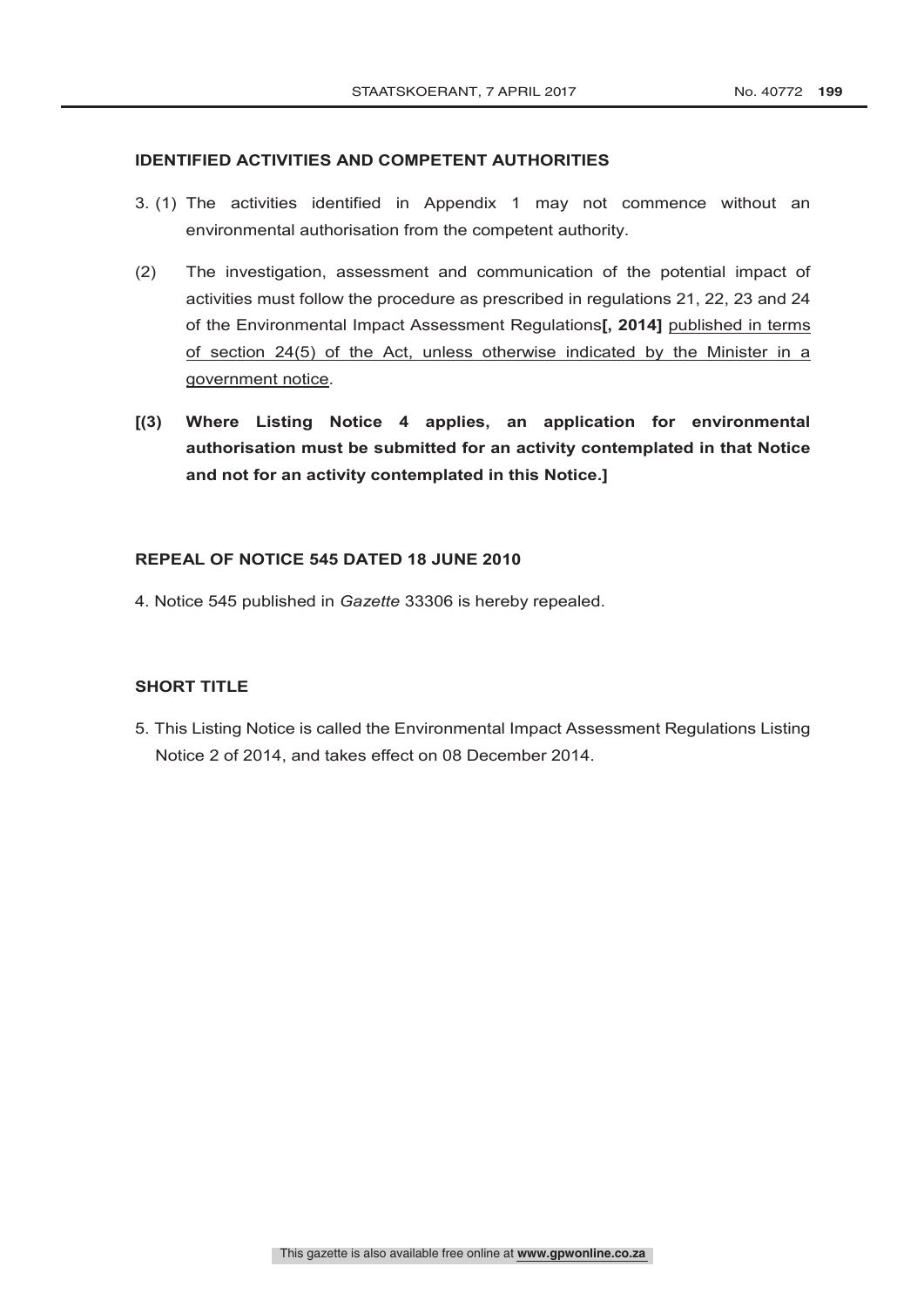| ⋷ |
|---|
|   |
|   |
|   |
|   |
|   |
|   |
|   |
|   |

- APPENDX 1<br>Identification of competent authority: The competent authority in respect of the activities listed in this part of the schedule is the competent<br>authority in the province in which the activity is to be undertaken
	- the listed or specified activity is or is directly related to-
- i. prospecting or exploration of a mineral or petroleum resource; or prospecting or exploration of a mineral or petroleum resource; or
- ii. extraction and primary processing of a mineral or petroleum resource; extraction and primary processing of a mineral or petroleum resource;  $\equiv$

in which case the competent authority is the Minister responsible for mineral resources. in which case the competent authority is the Minister responsible for mineral resources.

This gazette is also available free online at **www.gpwonline.co.za**

The exception mentioned in (b) above does not apply to the following activities contained in this Notice: 3; 8(i); 13; 26; 27; and 29. The exception mentioned in (b) above does not apply to the following activities contained in this Notice: 3; 8(i); 13; 26; 27; and 29.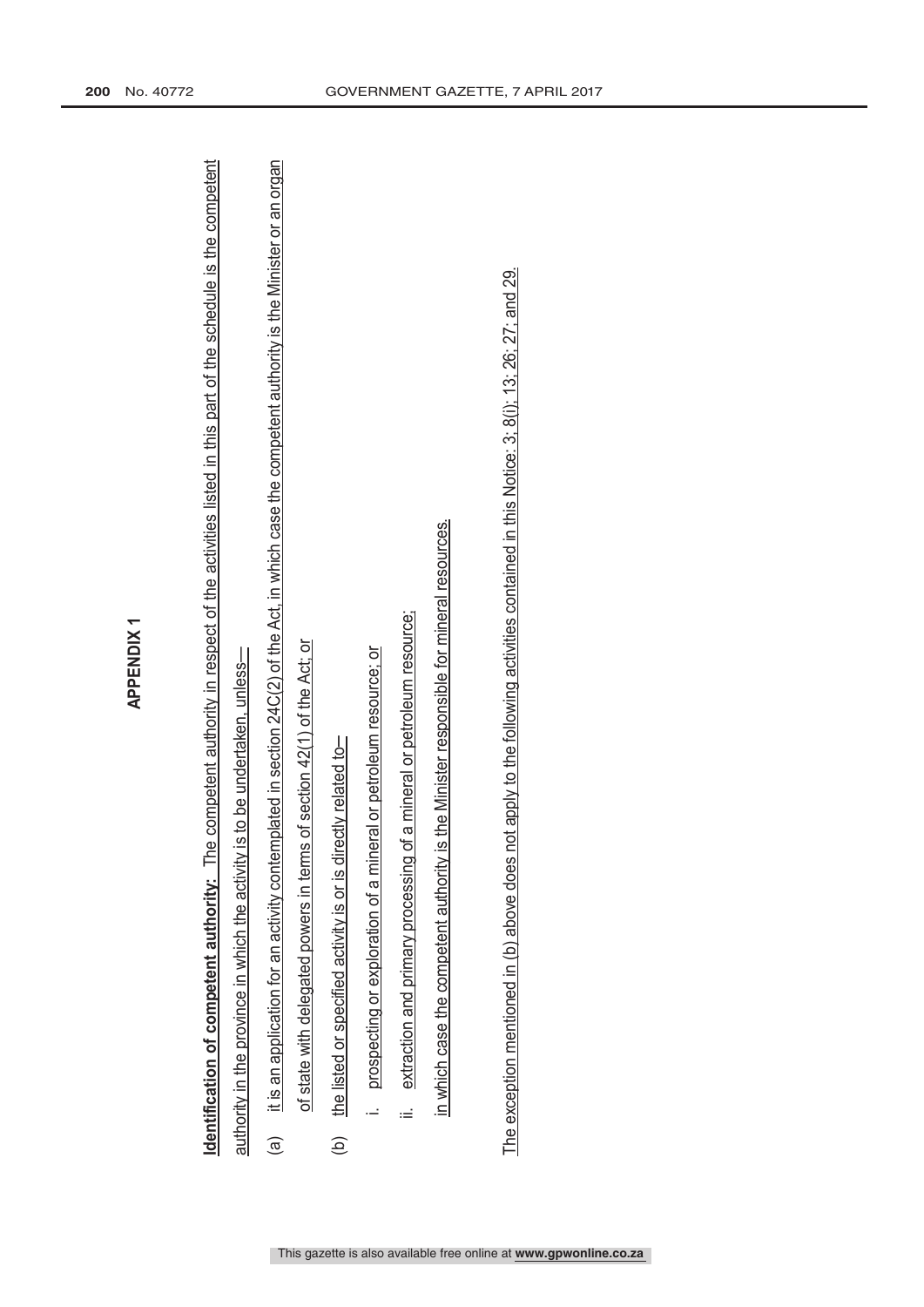|                         |                                                                                                  | [Identification of competent                      |
|-------------------------|--------------------------------------------------------------------------------------------------|---------------------------------------------------|
| Activity                | <b>Activity description</b>                                                                      |                                                   |
| number                  |                                                                                                  | <b>Authority]</b>                                 |
|                         | The development of facilities or infrastructure for the generation of electricity from a         | 르.<br>authority<br>competent<br>The               |
|                         | the electricity output is 20 megawatts or more, excluding where<br>renewable resource where      | respect of the activities listed in               |
|                         | such development of facilities or infrastructure is for photovoltaic installations and occurs -  | this part of the schedule is the                  |
|                         | within an urban area; or<br>$\widehat{\mathbf{e}}$                                               | the<br>$\equiv$<br>authority<br>competent         |
|                         | on existing infrastructure.<br>Э́                                                                | province in which the activity is                 |
|                         |                                                                                                  | to be undertaken, unless                          |
|                         | ted operation of facilities or infrastructure for the generation of<br>The development and relat | (a) it is an application for an                   |
| $\overline{\mathbf{u}}$ | electricity from a non-renewable resource where the electricity output is 20 megawatts or        | activity contemplated in section                  |
|                         | more.                                                                                            | 24C(2) of the Act, in which case                  |
|                         | The development and related operation of facilities or infrastructure for nuclear reaction       | the competent authority is the                    |
| က်                      | including energy generation, the production, enrichment, processing, reprocessing, storage       | Minister or an organ of state                     |
|                         | or disposal of nuclear fuels, radioactive products, nuclear waste or radioactive waste.          | with delegated powers in terms                    |
|                         | The development and related operation of facilities or infrastructure, for the storage, or       | of section 42(1) of the Act; or                   |
| 4                       | storage and handling of a dangerous good, where such storage occurs in containers with a         | (b) the listed or specified                       |
|                         | combined capacity of more than 500 cubic metres.                                                 | activity is or is directly related<br><u>ہے</u>   |
|                         | The development and related operation of facilities or infrastructure for the [refining,         | prospecting or exploration<br>цú.                 |
|                         | extraction or] processing of a petroleum resource, including the beneficiation or refining of    | of a mineral or petroleum<br>resource; or         |
| ယ                       | gas, oil or petroleum products with an installed capacity of 50 cubic metres or more per day,    | extraction and primary<br>ïЩ                      |
|                         | excluding[-                                                                                      | processing of a mineral or<br>petroleum resource; |
|                         | (i) facilities for the refining, extraction or processing of gas from landfill sites; or         |                                                   |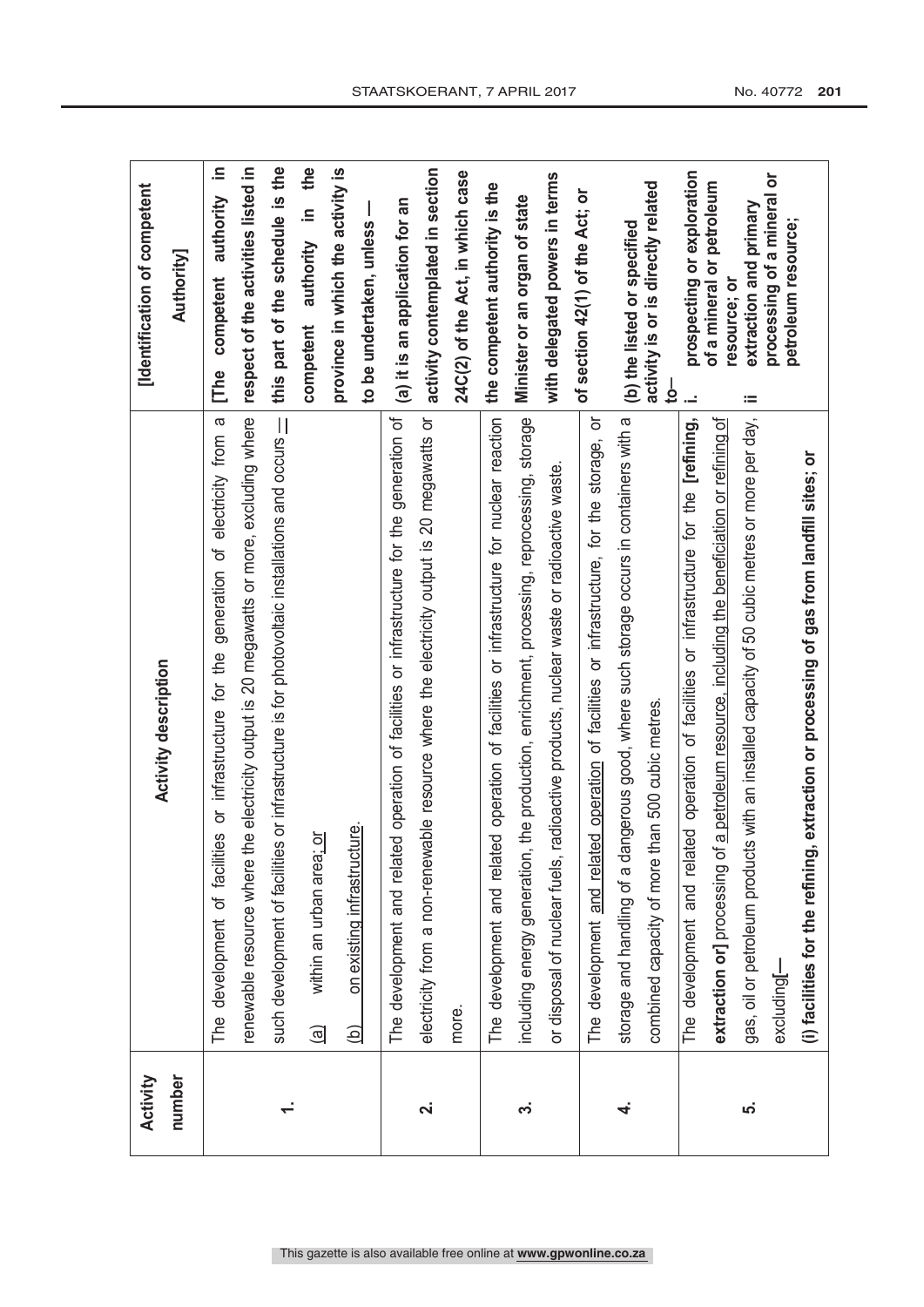|          | (ii) the primary processing of a petroleum resource in which case activity 22 in this                       | in which case the competent                          |
|----------|-------------------------------------------------------------------------------------------------------------|------------------------------------------------------|
|          | Notice applies.]                                                                                            | authority is the Minister<br>responsible for mineral |
|          | activities which are included in the list of waste management activities published in terms of              | resources.                                           |
|          | section 19 of the National Environmental Management: Waste Act, 2008 (Act No. 59 of 2008)                   | The exception mentioned in (b)                       |
|          | Environmental Management: Waste Act, 2008 applies.<br>in which case the National                            | above does not apply to the                          |
|          | The development of facilities or infrastructure for any process or activity which requires a                | following activities contained in                    |
|          | permit or licence or an amended permit or licence in terms of national or provincial legislation            | this Notice:                                         |
|          | governing the generation or release of emissions, pollution or effluent, excluding-                         | က်                                                   |
|          | activities which are identified and included in Listing Notice 1 of 2014;<br>$\oplus$                       | 8(i);                                                |
|          | included in the list of waste management activities published in<br>activities which are<br>⊜               | $\overline{10}$                                      |
|          | terms of section 19 of the National Environmental Management: Waste Act, 2008 (Act                          | 13;                                                  |
| <u>ဖ</u> | No. 59 of 2008) in which case the National Environmental Management: Waste Act,                             | <b>26;</b>                                           |
|          | 2008 applies;                                                                                               | 27; and                                              |
|          | facilities or infrastructure for the treatment of effluent, polluted<br>the development of<br>這             | 29.]                                                 |
|          | water, wastewater or sewage where such facilities have a daily throughput capacity                          |                                                      |
|          | of 2 000 cubic metres or less; or                                                                           |                                                      |
|          | where the development is directly related to aquaculture facilities or infrastructure<br>$\widehat{(\geq)}$ |                                                      |
|          | where the wastewater discharge capacity will not exceed 50 cubic metres per day.                            |                                                      |
|          | The development and related operation of facilities or infrastructure for the bulk                          |                                                      |
| Ϋ́.      | $goods-$<br>transportation of dangerous                                                                     |                                                      |
|          | an industrial complex, using pipelines, exceeding 1 000 metres<br>in gas form, outside<br>$\oplus$          |                                                      |
|          | in length, with a throughput capacity of more than 700 tons per day;                                        |                                                      |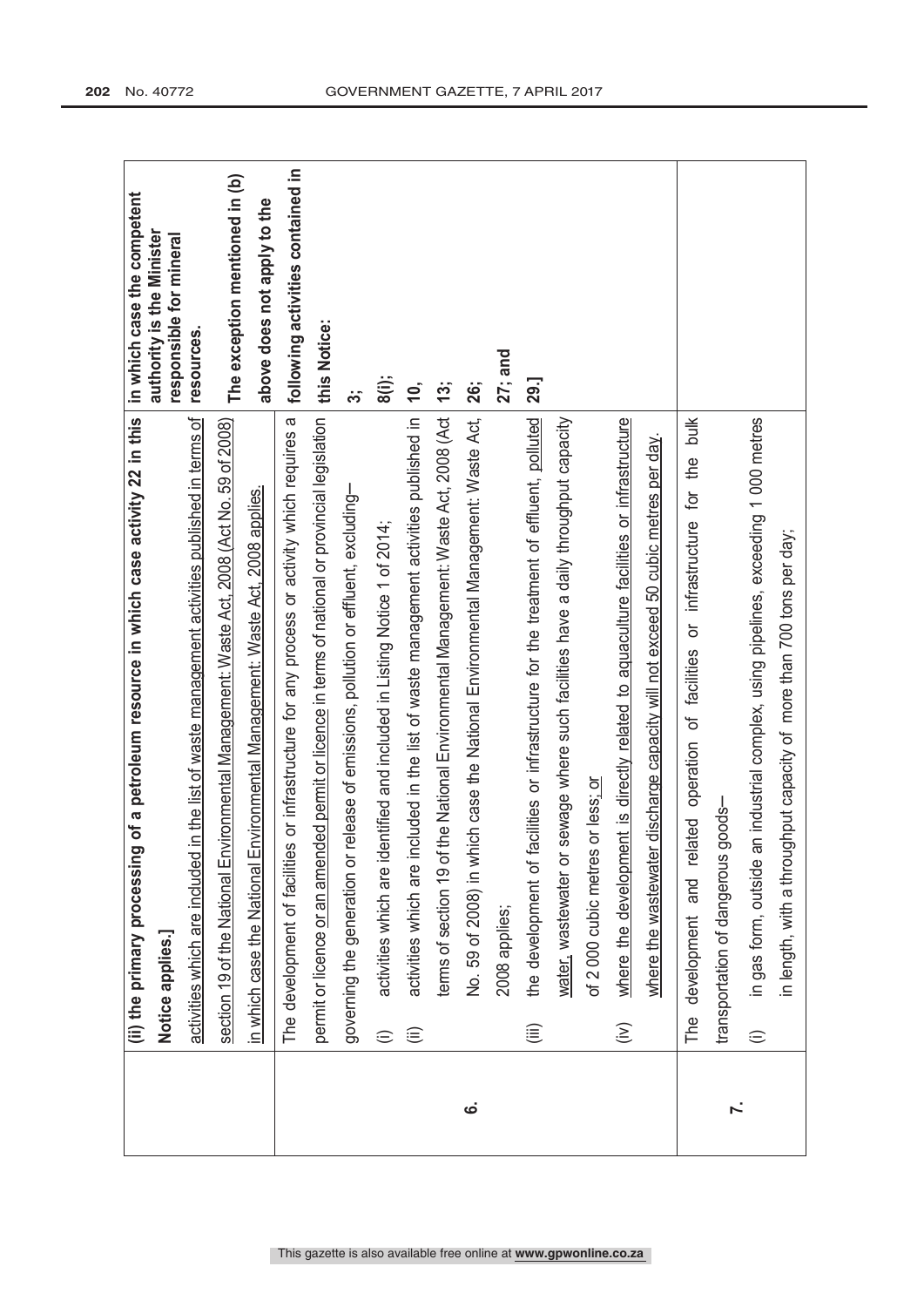|           | in liquid form, outside an industrial complex, using pipelines, exceeding 1 000 metres<br>$\widehat{=}$      |  |
|-----------|--------------------------------------------------------------------------------------------------------------|--|
|           | ighput capacity of more than 50 cubic metres per day; or<br>in length, with a throu                          |  |
|           | in solid form, outside an industrial complex, using funiculars or conveyors with a<br>$\widehat{\mathbf{H}}$ |  |
|           | throughput capacity of more than 50 tons per day.                                                            |  |
|           | The development of-                                                                                          |  |
| ထံ        | airports; or<br>$\oplus$                                                                                     |  |
|           | runways or aircraft landing strips longer than 1,4 kilometres.<br>$\widehat{\equiv}$                         |  |
|           | The development of facilities or infrastructure for the transmission and distribution of                     |  |
|           | electricity with a capacity of 275 kilovolts or more, outside an urban area or industrial complex            |  |
|           | of bypass infrastructure for the transmission and distribution of<br>excluding the development               |  |
| တ         | electricity where such bypass infrastructure is -                                                            |  |
|           | temporarily required to allow for maintenance of existing infrastructure;<br>$\widehat{a}$                   |  |
|           | 2 kilometres or shorter in length;<br>$\widehat{e}$                                                          |  |
|           | within an existing transmission line servitude; and<br>$\odot$                                               |  |
|           | n 18 months of the commencement of development.<br>will be removed withi<br>$\widehat{\sigma}$               |  |
| $\dot{0}$ | [The development of facilities or infrastructure for marine telecommunication.]                              |  |
|           | 1                                                                                                            |  |
|           | The development of facilities or infrastructure for the transfer of 50 000 cubic metres or more              |  |
|           | water per day, from and to or between any combination of the following -                                     |  |
| $\pm$     | water catchments;<br>⊜                                                                                       |  |
|           | water treatment works; or<br>$\widehat{=}$                                                                   |  |
|           | impoundments;<br>$\widehat{\mathbb{E}}$                                                                      |  |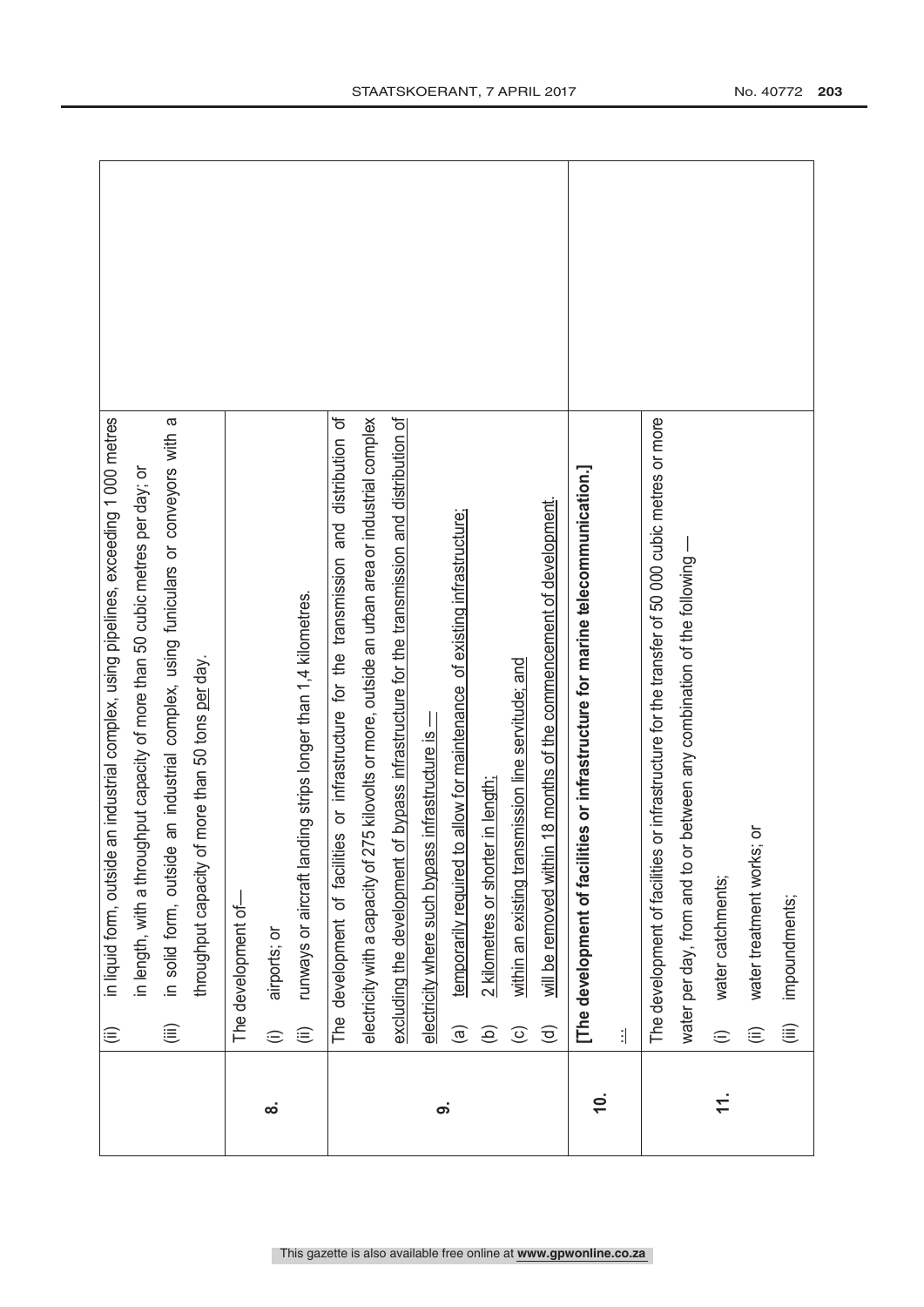|               | excluding treatment works where water is to be treated for drinking purposes.                              |  |
|---------------|------------------------------------------------------------------------------------------------------------|--|
|               |                                                                                                            |  |
|               | lines, stations or shunting yards excluding -<br>The development of railway                                |  |
| <u>si</u>     | railway lines, shunting yards and railway stations in industrial complexes or zones;<br>⊜                  |  |
|               | lines in a mining area; or<br>underground railway<br>$\widehat{\equiv}$                                    |  |
|               | additional railway lines within the railway line reserve.<br>$\widehat{\mathbb{E}}$                        |  |
| <u>ದ್ರ</u>    | The physical alteration of virgin soil to agriculture, or afforestation for the purposes of                |  |
|               | commercial tree, timber or wood production of 100 hectares or more.                                        |  |
|               | The development and related operation of-                                                                  |  |
|               | [an island]<br>$\oplus$                                                                                    |  |
|               | ŏ<br>an anchored platform;<br>⊜                                                                            |  |
|               | infrastructure -<br>any other structure or<br>$\widehat{\mathbb{E}}$                                       |  |
|               | yed:<br>on, below or along the sea b                                                                       |  |
| 4.            |                                                                                                            |  |
|               | $excluding -$                                                                                              |  |
|               | development of facilities, infrastructure or structures for aquaculture purposes; or<br>$\widehat{a}$      |  |
|               | the development of temporary structures or infrastructure where such structures will<br>$\widehat{\Theta}$ |  |
|               | be removed within 6 weeks of the commencement of development and where coral                               |  |
|               | or indigenous vegetation will not be cleared.                                                              |  |
| <u>ی</u><br>( | 20 hectares or more of indigenous vegetation, excluding<br>The clearance of an area of                     |  |
|               | where such clearance of indigenous vegetation is required for-                                             |  |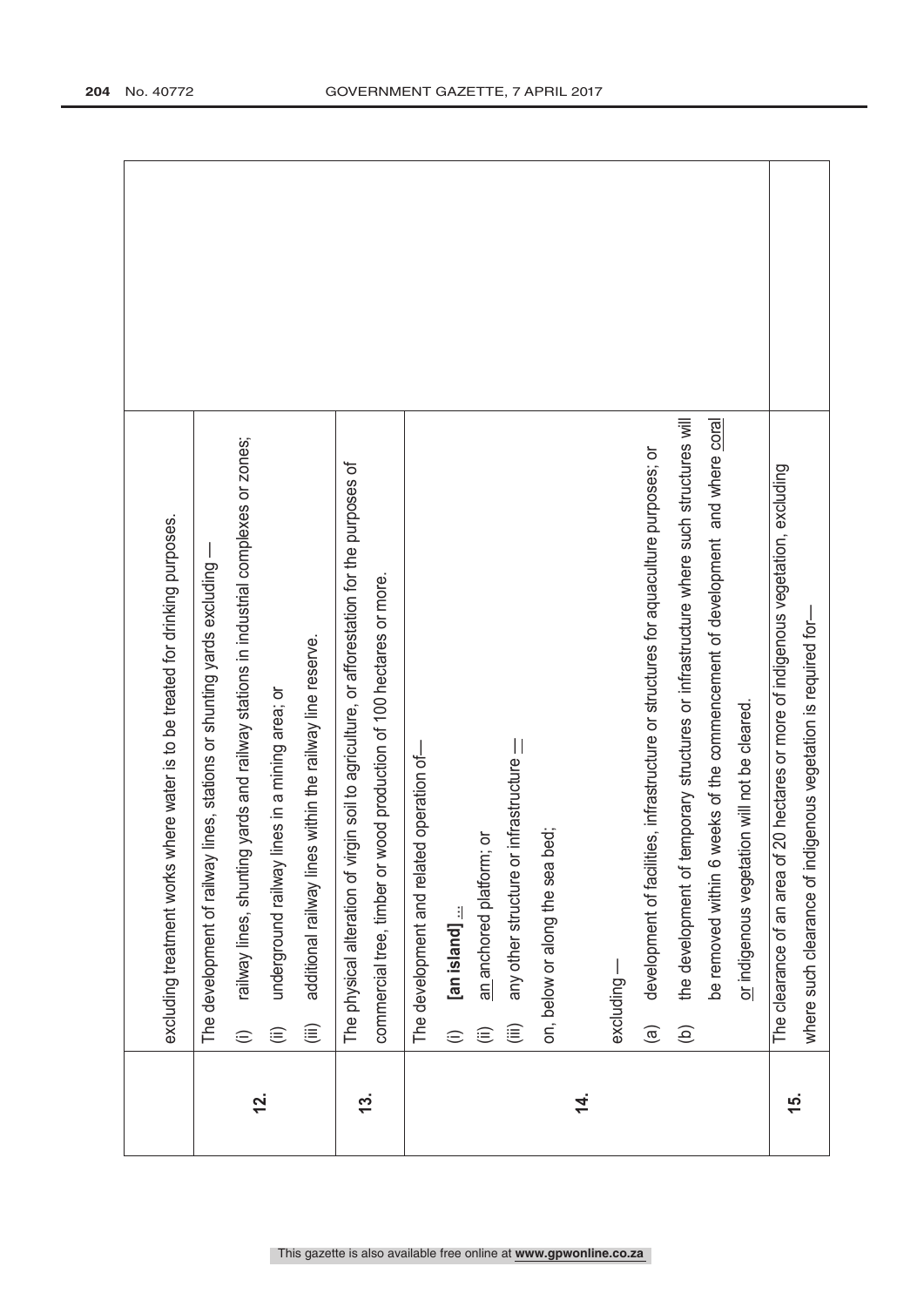|               | (i) the undertaking of a linear activity; or                                                                          |  |
|---------------|-----------------------------------------------------------------------------------------------------------------------|--|
|               | undertaken in accordance with a maintenance management<br>(ii) maintenance purposes                                   |  |
|               | plan.                                                                                                                 |  |
|               | The development of a dam where the highest part of the dam wall, as measured from the                                 |  |
| <u>(6</u>     | highest part of the wall, is 5 metres or higher or where the high-<br>outside toe of the wall to the                  |  |
|               | water mark of the dam covers an area of 10 hectares or more.                                                          |  |
|               | operation of that activity which requires a mining right as<br>Any activity including the                             |  |
|               | contemplated in section 22 of the Mineral and Petroleum Resources Development Act, 2002                               |  |
|               | (Act No. 28 of 2002), including                                                                                       |  |
|               | associated infrastructure, structures and earthworks, directly related to the extraction of<br>$\widehat{\mathbb{E}}$ |  |
|               | a mineral resource [.] : or                                                                                           |  |
|               | [including activities for which an exemption has been issued in terms of section<br>$\overline{a}$                    |  |
| 17.           | Petroleum Resources Development Act, 2002 (Act No. 28<br>106 of the Mineral and                                       |  |
|               | of 2002)] the primary processing of a mineral resource including winning, extraction,                                 |  |
|               | classifying, concentrating, crushing, screening or washing;                                                           |  |
|               | but excluding the secondary processing of a mineral resource, including the smelting,                                 |  |
|               | beneficiation, reduction, refining, calcining or gasification of the mineral resource in which                        |  |
|               | case activity 6 in this Notice applies.                                                                               |  |
|               | eration of that activity which requires an exploration right as<br>Any activity including the op                      |  |
| $\frac{8}{3}$ | contemplated in section 79 of the Mineral and Petroleum Resources Development Act, 2002                               |  |
|               | $\equiv$ 0.28 of 2007 to 80 $\equiv$ 0.2007 to 80                                                                     |  |
|               | associated infrastructure, structures and earthworks; or<br>$\widehat{\mathbb{E}}$                                    |  |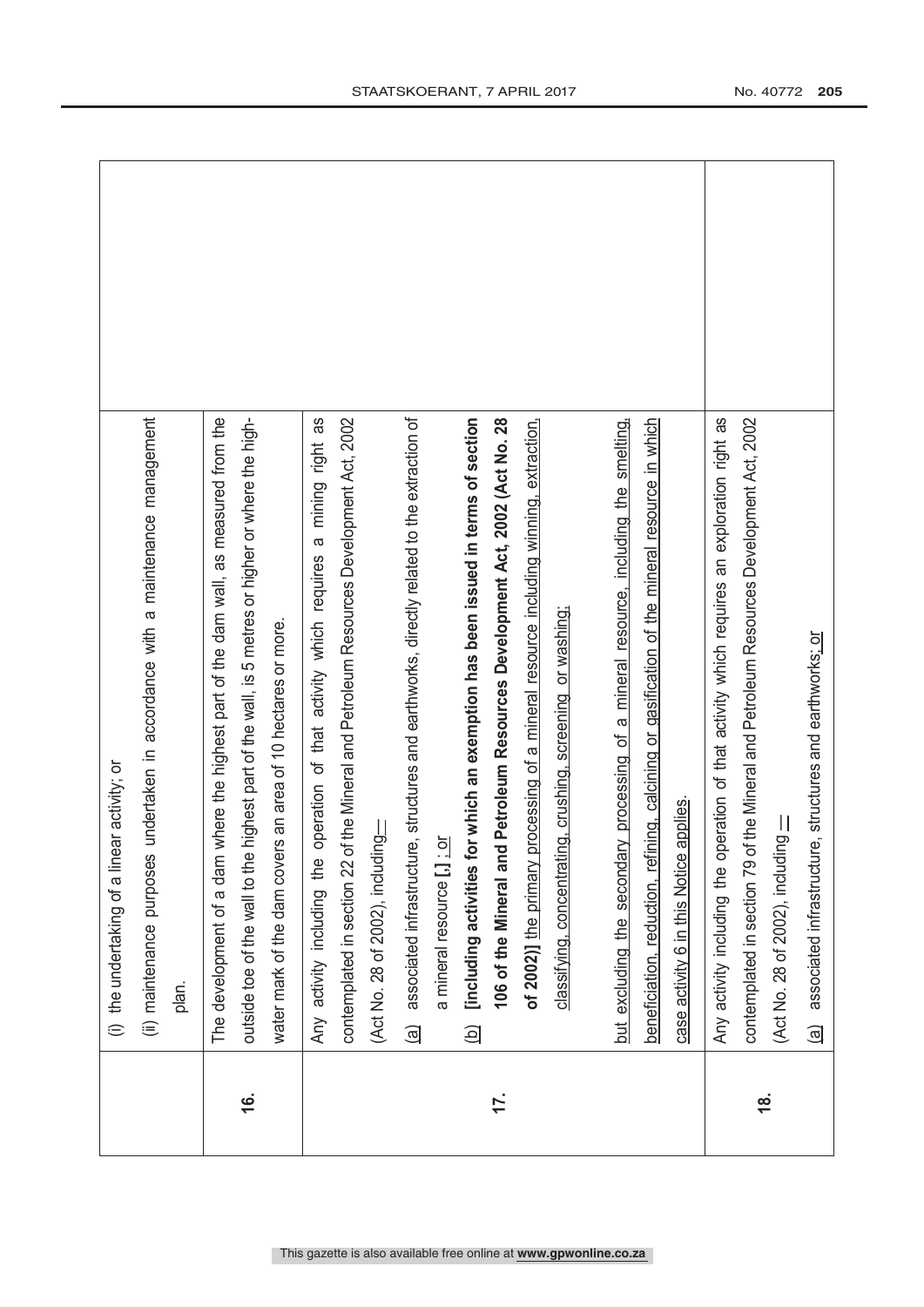|            | extraction,<br>petroleum resource including winning,<br>$\sigma$<br>đ<br>the primary processing<br>$\widehat{\Xi}$     |  |
|------------|------------------------------------------------------------------------------------------------------------------------|--|
|            | classifying, concentrating or water removal;                                                                           |  |
|            |                                                                                                                        |  |
|            | processing of a petroleum resource, including the beneficiation<br>but excluding the secondary                         |  |
|            | or refining of gas, oil or petroleum products in which case activity 5 in this Notice applies.                         |  |
|            | minerals contemplated in terms of section 20 of the Mineral and<br>The removal and disposal of                         |  |
|            | Petroleum Resources Development Act, 2002 (Act No. 28 of 2002), including                                              |  |
|            | e, structures and earthworks, directly related to prospecting of<br>associated infrastructur<br>$\widehat{\mathbb{E}}$ |  |
|            | a mineral resource [,] : or                                                                                            |  |
|            | [including activities for which an exemption has been issued in terms of section<br>$\widehat{\mathbf{p}}$             |  |
|            | 106 of the Mineral and Petroleum Resources Development Act, 2002 (Act No. 28                                           |  |
| <u>(6)</u> | of 2002)] the primary processing of a mineral resource including winning, extraction,                                  |  |
|            | classifying, concentrating, crushing, screening or washing;                                                            |  |
|            |                                                                                                                        |  |
|            | but excluding the secondary processing of a mineral resource, including the smelting,                                  |  |
|            | beneficiation, reduction, refining, calcining or gasification of the mineral resource in which                         |  |
|            | applies.<br>case activity 6 in this Notice                                                                             |  |
|            | peration of that activity which requires a production right as<br>Any activity including the o                         |  |
|            | contemplated in section 83 of the Mineral and Petroleum Resources Development Act, 2002                                |  |
| 20.        | $\equiv$ Moliphue (Aod 28 of 2007 to 20 to 20 to 20                                                                    |  |
|            | associated infrastructure, structures and earthworks[, directly related to]; or<br>$\widehat{\mathbb{B}}$              |  |
|            | petroleum resource including winning, extraction,<br>$\sigma$<br>the primary processing of<br><u>ු</u>                 |  |
|            | classifying, concentrating or water removal;                                                                           |  |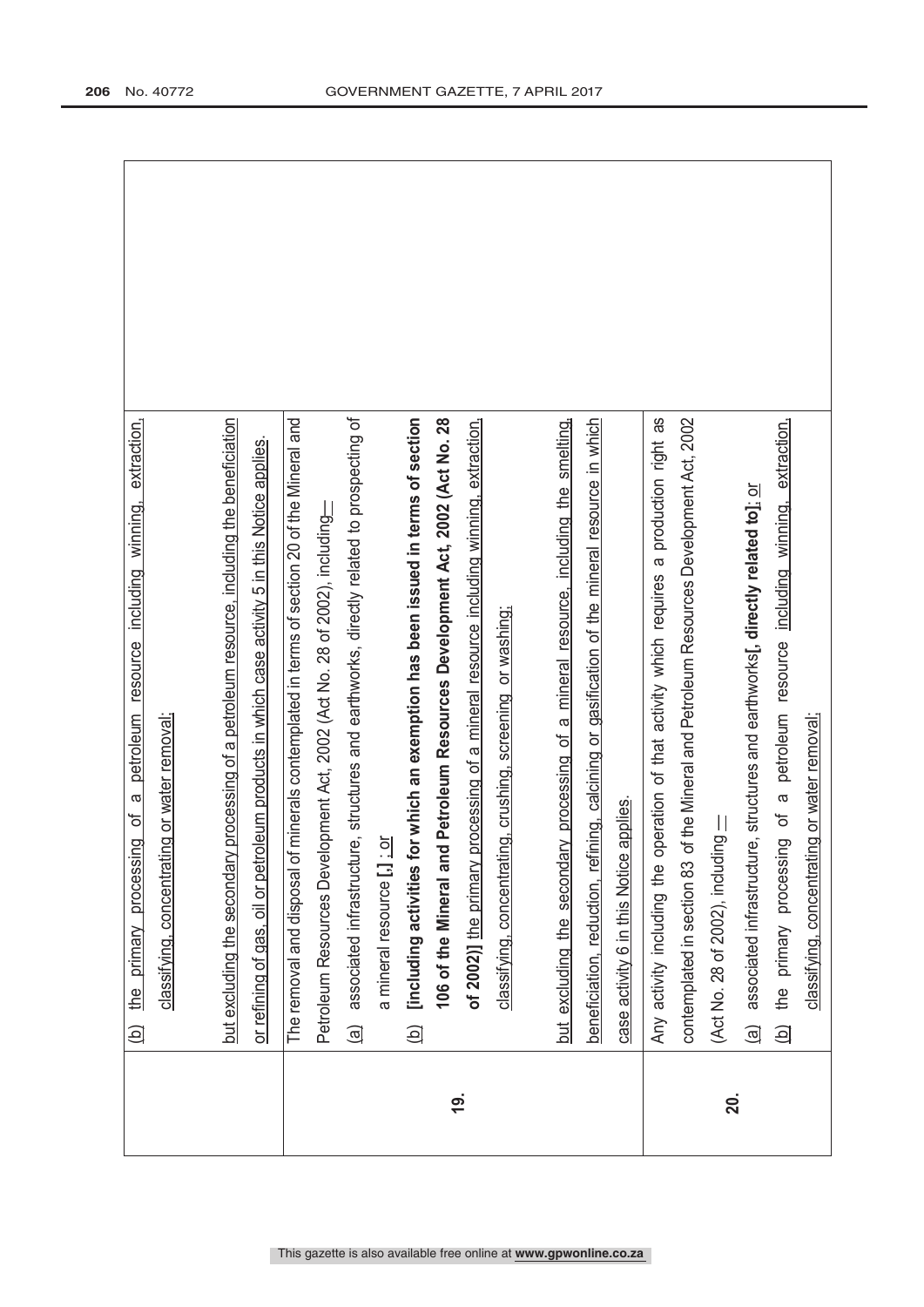|                   | but excluding the secondary processing of a petroleum resource, including the beneficiation<br>or refining of gas, oil or petroleum products in which case activity 5 in this Notice applies.                                                                                                                                                                                                                 |  |
|-------------------|---------------------------------------------------------------------------------------------------------------------------------------------------------------------------------------------------------------------------------------------------------------------------------------------------------------------------------------------------------------------------------------------------------------|--|
| $\overline{21}$ . | processing of a mineral resource including winning, reduction, extraction, classifying,<br>smelting,<br>cining or gasification of the mineral resource in which case<br>[Any activity including the operation of that activity associated with the primary<br>screening and washing but excluding the<br>activity 6 in this Notice applies.]<br>concentrating, crushing,<br>beneficiation, refining, cal<br>1 |  |
| 22.               | processing of a petroleum resource including winning, extraction, classifying,<br>[Any activity including the operation of that activity associated with the primary<br>concentrating, water removal, but excluding the refining of gas, oil or petroleum<br>products in which case activity 5 in this Notice applies.]<br>1                                                                                  |  |
| 23.               | The reclamation of an island or parts of the sea.                                                                                                                                                                                                                                                                                                                                                             |  |
| 24.               | The extraction or removal of peat or peat soils, including the disturbance of vegetation or<br>soils in anticipation of the extraction or removal of peat or peat soils, but excluding where<br>$\omega$<br>such extraction or removal is for the rehabilitation of wetlands in accordance with<br>maintenance management plan.                                                                               |  |
| 25.               | The development and related operation of facilities or infrastructure for the treatment of<br>effluent, wastewater or sewage with a daily throughput capacity of 15 000 cubic metres or<br>more.                                                                                                                                                                                                              |  |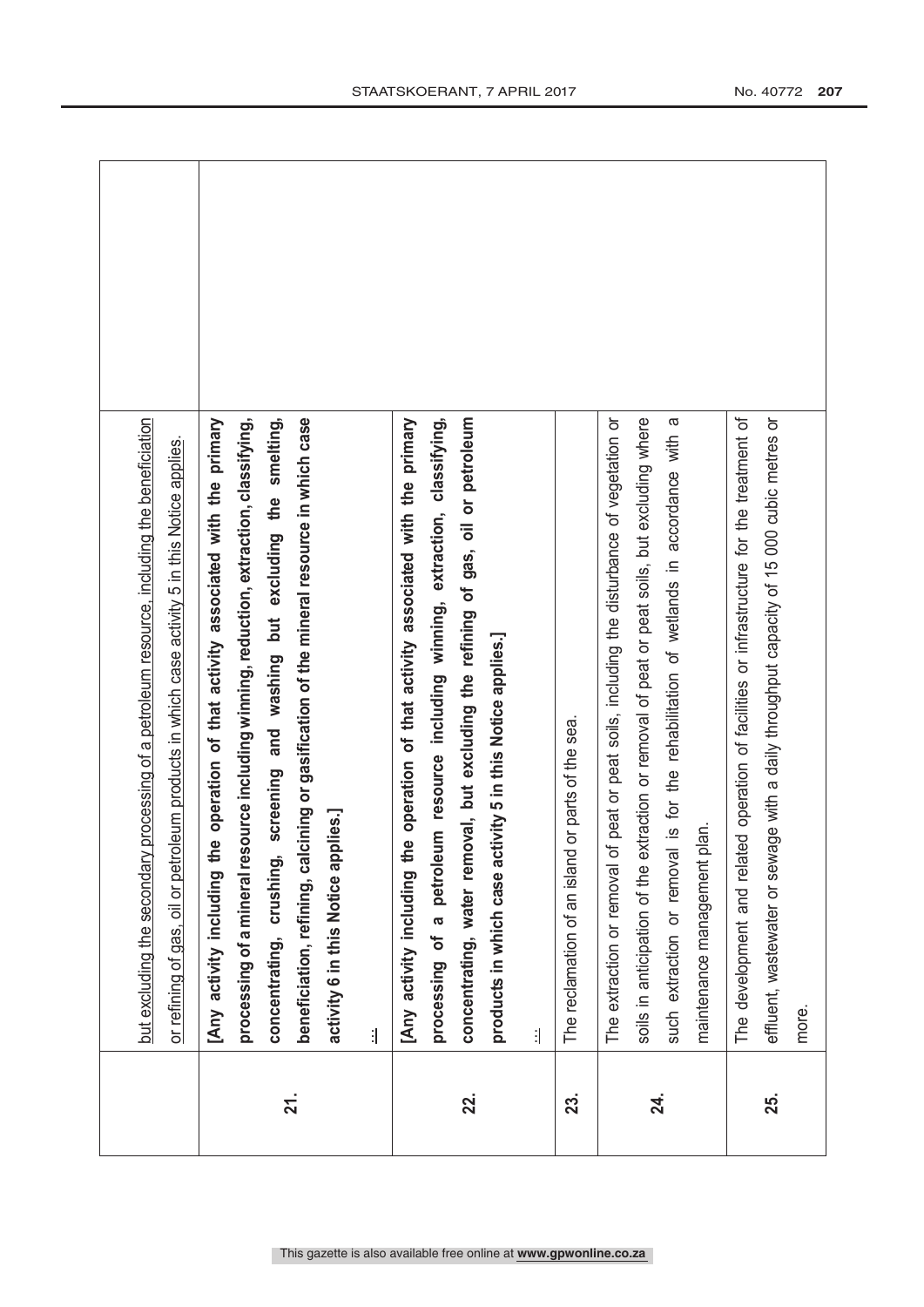|     | Development-                                                                                |  |
|-----|---------------------------------------------------------------------------------------------|--|
|     | in the sea;<br>$\oplus$                                                                     |  |
|     | in an estuary;<br>$\widehat{\equiv}$                                                        |  |
|     | zone;<br>within the littoral active<br>$\widehat{\mathbb{E}}$                               |  |
|     | in front of a development setback; or<br>(i)                                                |  |
|     | (v) if no development setback exists, within a distance of 100 metres inland of the high-   |  |
|     | water mark of the sea or an estuary, whichever is the greater;                              |  |
|     | in respect of -                                                                             |  |
|     | (a) facilities associated with the arrival and departure of vessels and the handling of     |  |
| 26. | cargo;                                                                                      |  |
|     | (b) piers;                                                                                  |  |
|     | (c) inter- and sub-tidal structures for entrapment of sand;                                 |  |
|     | (d) breakwater structures;                                                                  |  |
|     | (e) coastal marinas;                                                                        |  |
|     | (f) coastal harbours or ports;                                                              |  |
|     | (g) tunnels; or                                                                             |  |
|     | (h) underwater channels                                                                     |  |
|     |                                                                                             |  |
|     | but excluding the development of structures within existing ports or harbours that will not |  |
|     | increase the development footprint of the port or harbour.                                  |  |
| 27. | The development of a road-                                                                  |  |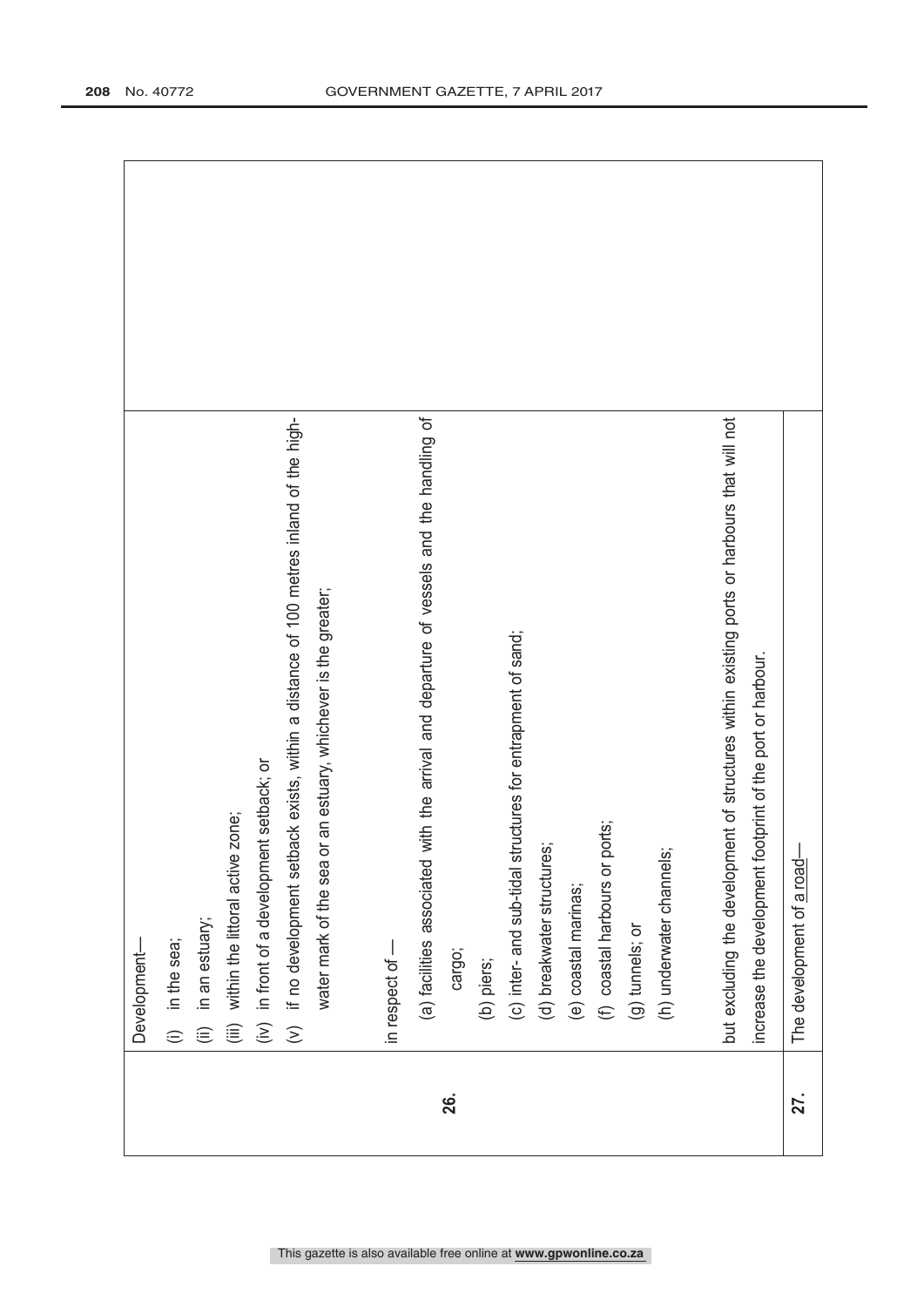|     | defined in section 40 of the South African National Roads<br>[a national road as<br>$\widehat{=}$ |  |
|-----|---------------------------------------------------------------------------------------------------|--|
|     | Agency Limited and National Roads Act, 1998 (Act No. 7 of 1998);]                                 |  |
|     | by a provincial authority;]<br>[a road administered<br>$\widehat{\equiv}$                         |  |
|     | [a road] with a reserve wider than 30 metres; or<br>$\widehat{\equiv}$                            |  |
|     | (iv) [a road] catering for more than one lane of traffic in both directions;                      |  |
|     |                                                                                                   |  |
|     | but excluding the development and related operation of] a road                                    |  |
|     | for which an environmental authorisation was obtained for the route determination in<br>මු        |  |
|     | terms of activity 5 in Government Notice 387 of 2006 or activity 18 in Government Notice          |  |
|     | 545 of 2010, in which case activity 24 in Listing Notice 1 of 2014 applies:                       |  |
|     | which is 1 kilometre or shorter; or<br>$\Theta$                                                   |  |
|     | where the entire road falls within an urban area.<br>ସ                                            |  |
|     | [Commencing of an activity, which requires an atmospheric emission license in terms               |  |
|     | of section 21 of the National Environmental Management: Air Quality Act, 2004 (Act                |  |
|     | No. 39 of 2004), excluding                                                                        |  |
|     | (i) activities which are identified and included in Listing Notice 1 of 2014;                     |  |
|     | (ii) activities which are included in the list of waste management activities published           |  |
| 28. | the National Environmental Management: Waste Act, 2008<br>in terms of section 19 of               |  |
|     | (Act No. 59 of 2008) in which case the National Environmental Management: Waste                   |  |
|     | Act, 2008 applies; or                                                                             |  |
|     | facilities or infrastructure for the treatment of effluent,<br>(iii) the development of           |  |
|     | wastewater or sewage where such facilities have a daily throughput capacity of 2000               |  |
|     | cubic metres or less.]                                                                            |  |